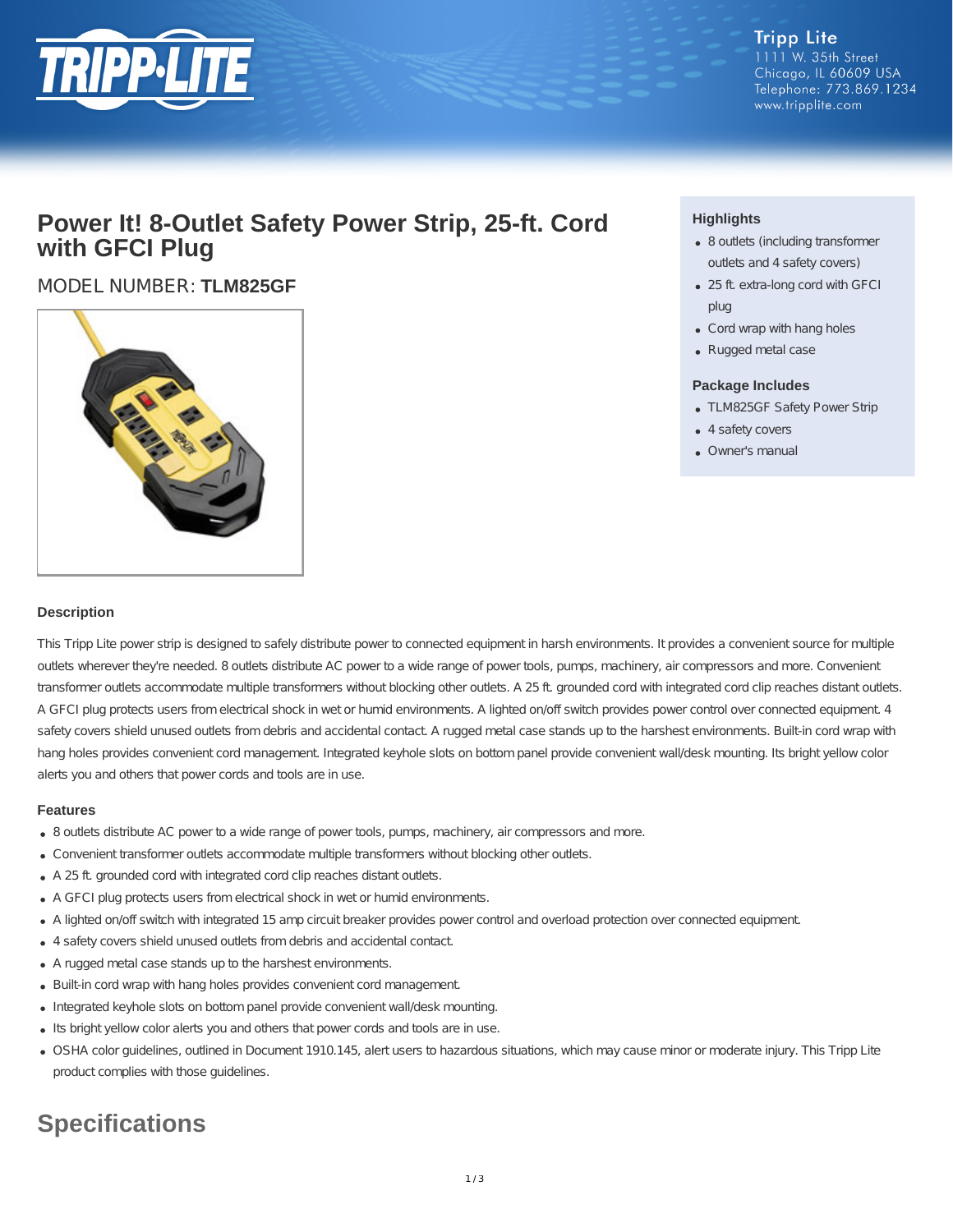

| <b>OUTPUT</b>                                |                                                                                   |  |
|----------------------------------------------|-----------------------------------------------------------------------------------|--|
| <b>Frequency Compatibility</b>               | 60 Hz                                                                             |  |
| <b>Output Receptacles</b>                    | $(8)$ 5-15R                                                                       |  |
| Circuit Breaker (amps)                       | 15                                                                                |  |
| <b>Overload Protection</b>                   | GFCI plug                                                                         |  |
| <b>Transformer Accommodation</b>             | Yes $(3)$                                                                         |  |
| <b>Outlet Safety Covers</b>                  | Yes $(4)$                                                                         |  |
| <b>Outlet Orientation</b>                    | 1 bank of 5, 1 bank of 3 (transformer outlets)                                    |  |
| <b>INPUT</b>                                 |                                                                                   |  |
| Nominal Input Voltage(s) Supported           | <b>120V AC</b>                                                                    |  |
| Recommended Electrical Service               | 120V, 15A                                                                         |  |
| Input Connection Type                        | <b>GFCI 5-15P</b>                                                                 |  |
| Input Plug Features                          | Integrated cord clip plus GFCI breaker                                            |  |
| Input Cord Length (ft.)                      | 25                                                                                |  |
| Input Cord Length (m)                        | 7.62                                                                              |  |
| Input Cord Gauge Type                        | 14 gauge, SJT                                                                     |  |
| Voltage Compatibility (VAC)                  | 120                                                                               |  |
| <b>USER INTERFACE, ALERTS &amp; CONTROLS</b> |                                                                                   |  |
| Switches                                     | Combination AC circuit breaker and 2 position red illuminated on/off power switch |  |
| <b>PHYSICAL</b>                              |                                                                                   |  |
| Shipping Dimensions (hwd / in.)              | 12.43 x 11.44 x 2.17                                                              |  |
| Shipping Dimensions (hwd / cm)               | 31.57 x 29.06 x 5.51                                                              |  |
| Shipping Weight (lbs.)                       | 5.18                                                                              |  |
| Shipping Weight (kg)                         | 2.35                                                                              |  |
| Unit Dimensions (hwd / in.)                  | 10.26 x 5.13 x 1.57                                                               |  |
| Unit Dimensions (hwd / cm)                   | 26.06 x 13.03 x 3.99                                                              |  |
| Unit Weight (lbs.)                           | 4.63                                                                              |  |
| Unit Weight (kg)                             | 2.10                                                                              |  |
| Material of Construction                     | All-metal                                                                         |  |
| Integrated Keyhole Mounting Tabs             | Yes                                                                               |  |
| Receptacle Color                             | black                                                                             |  |
| Color (AC Line Cord)                         | yellow                                                                            |  |